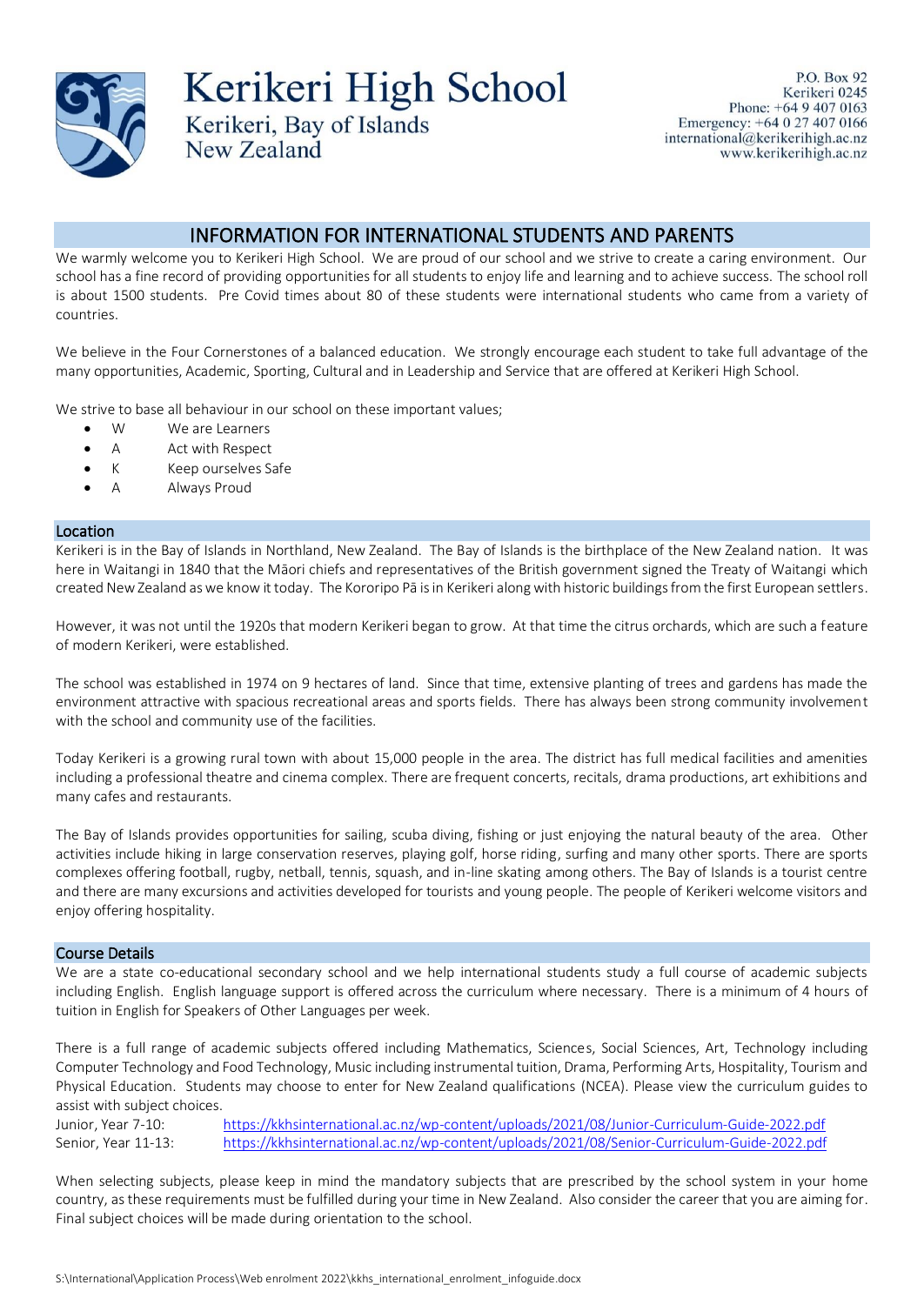It is possible to be in different year level subjects according to individual student needs. For example: a Year 11 student may be enrolled in Year 12 Mathematics and Statistics if they are very able in mathematics.

Our specialised Careers Advisor along with the International Director are available to provide international students with support and orientation about pathways for further study and employment outcomes in New Zealand.

### English Language Requirements

Each student's level of English, prior learning and personal goals are considered when a course of study is selected. A course of study cannot be finalised until the student enters the school. Some modification of goals may be necessary. All students need basic English skills.

Students who wish to enrol in the Academic Plus Programmes should be confident they can study in English as they will be out of class each Friday participating in their Academic Plus Programme. For this reason international students studying NCEA can not participate in Academic Plus Programmes.

#### Academic Plus

A special feature of Kerikeri High School is the extra programmes offered: Sailing Academy, Academic Plus Surfing, Academic Plus Equestrian and Mountain Biking Academy

- The Sailing Academy covers boat handling, chart reading, meteorology, dinghy and keel boat sailing, racing and events.
- Equestrian offers a wide range of horse-riding skills, jumping, dressage, eventing and farm trekking.
- Surfing covers basic techniques, wave reading, weather reports, water safety and surfing.
- Mountain Biking Academy isfor beginners and experienced adrenaline seekers. This activity happens on Thursdays. Please note that a good level of fitness is beneficial for this programme.

### Extra-Curricular Activities

There is a wide range of activities available. We have a strong tradition in sailing, debating, drama and public speaking. You need no experience to take part in these activities. The school Jazz Band has performed in The Bay of Islands, in Jazz Festivals and in Japan. The Sailing team has won national and international competitions. All major sporting codes are played. International students have participated in these activities and have become involved in the kapa haka cultural group.

For a comprehensive list of extra-curricular activities see: [https://kkhsinternational.ac.nz/wp-content/uploads/2019/08/Extra-](https://kkhsinternational.ac.nz/wp-content/uploads/2019/08/Extra-Curricular-Activites.pdf)[Curricular-Activites.pdf](https://kkhsinternational.ac.nz/wp-content/uploads/2019/08/Extra-Curricular-Activites.pdf)

### Facilities and Services

Facilities include our modern learning environments with welcoming classrooms, Auditorium, a large vibrant Library, Gymnasium, and swimming pool complex. We have a huge range of specialist facilities, a modern Performing Arts Complex (including music facilities), a high tech Technology and Arts Complex, the Culinary and Hospitality Centre, the Business and Enterprise Social Science Centre, Science, Mathematics and Information Technology Centre and extensive playing fields.

Our dedicated International Department Office has an "open door" policy providing personal assistance when needed in school and accommodation situations. The Director liaises regularly with the Principal, Deputy Principals, Deans, Guidance Staff and teachers to assist the international students adapt to the New Zealand education system and New Zealand culture.

When our International Students first arrive, they are matched with a Kiwi Buddy who provides friendship and support during their first few weeks at school. All new International Students have a three-day orientation which includes understanding of all documentation signed by the student and parents, emergency assistance and personal support, fitting into school, keeping safe in New Zealand, school rules, values and expectations, cultural differences, and extra-curricular activities. Uniform is arranged and subject choices are made.

### Accommodation

International Students live with New Zealand families supported by the International Director. All homestay families are police vetted, safety assessed, and approved by the school. Students have a single room, full board and share the life of a New Zealand family.

Host families open their heart and home to students. It is not a hotel situation. Engaging with and contributing to the life of the family is important. Students are expected to participate with regular family chores.

Each homestay family is unique. Some families host one student while others host two or three students. The same gender students are always placed together.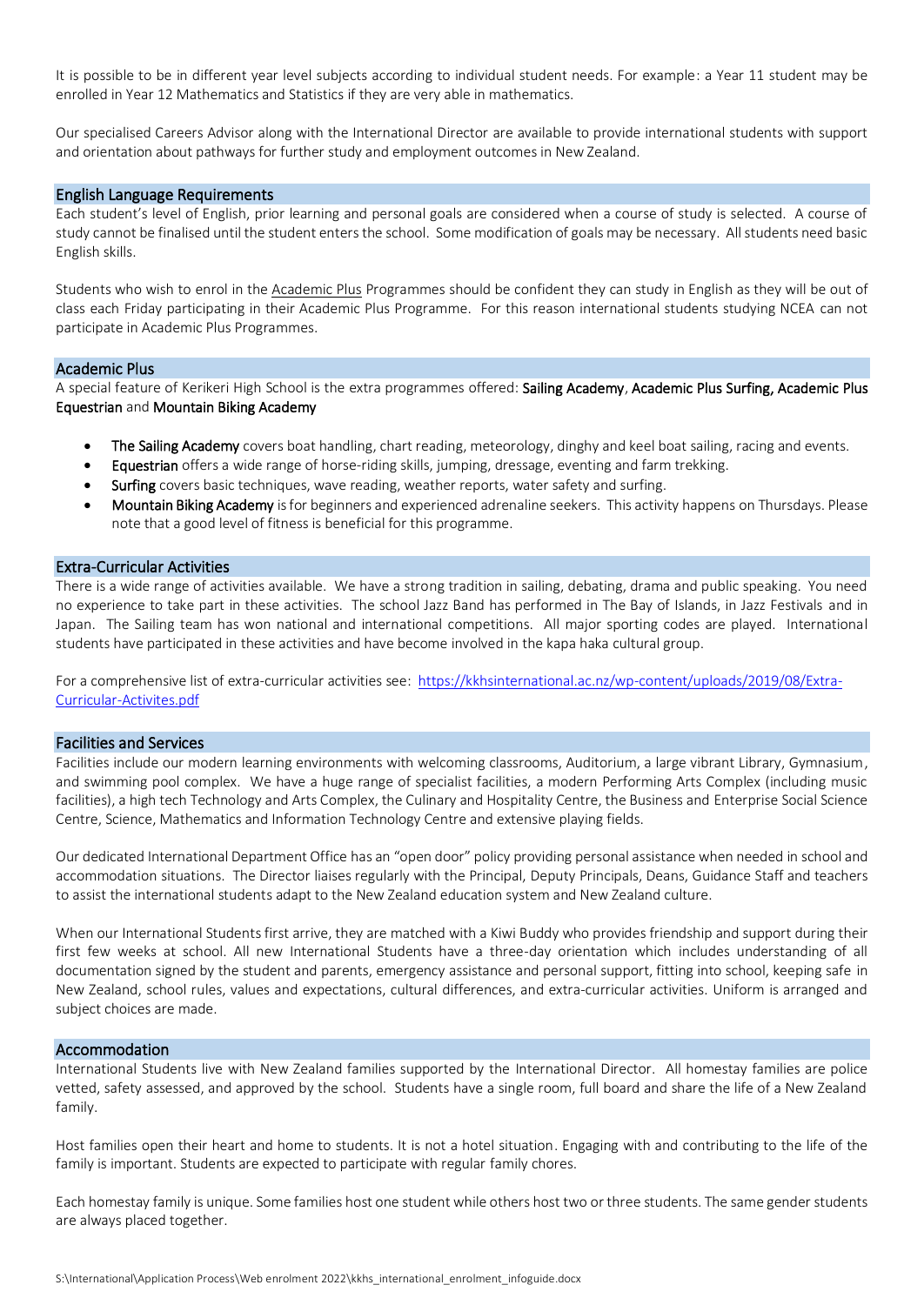- It is essential that dietary requirements (eg vegetarian, gluten or lactose free) are communicated via the online application. An additional fee of \$15 per week is charged to assist the homestay family in purchasing the food that is needed for individual requirements.
- Due to the large rural expanse of the area, there is very limited public transport with no regular bus service. Students living more than 4.8 km from the school are entitled to the free school bus service. Homestay families expect to transport students to sporting or social engagements about twice a week. Students may negotiate extra transport needs with homestay families, or where possible use a bicycle or walk.
- Students are encouraged to communicate directly with the Director about any concerns they have. The Director will provide support and assist in resolving any issues. If necessary, a student can be relocated.

# Application Process

# **Stage One**

• Complete the online application, including the declaration form and submit

# Stage Two

If your application is accepted we will send you

- An Offer of Place
- a guarantee of homestay accommodation from one week before until one week after your school programme finishes
- an account for fees including insurance if selected

# **Stage Three**

- We receive your fees payment
- We send you a receipt for the fees paid

# Stage Four

You apply to New Zealand Immigration for a student visa. You will need:

- The Offer of Place
- The Receipt for Tuition and Accommodation fees paid

# Code of Conduct

Kerikeri High School has agreed to observe and be bound by the Education (Pastoral Care of Tertiary and International Learners) Code of Practice 2021 published by the New Zealand Qualifications Authority. Copies of this Code are available on request from Kerikeri High School or from the New Zealand Qualifications Authority website a[t https://www.nzqa.govt.nz/assets/Providers-and](https://www.nzqa.govt.nz/assets/Providers-and-partners/Code-of-Practice/Tertiary-and-International-Learners-Code-2021/NZQA_Pastoral-Care-Code-of-Practice_English.pdf)[partners/Code-of-Practice/Tertiary-and-International-Learners-Code-2021/NZQA\\_Pastoral-Care-Code-of-Practice\\_English.pdf](https://www.nzqa.govt.nz/assets/Providers-and-partners/Code-of-Practice/Tertiary-and-International-Learners-Code-2021/NZQA_Pastoral-Care-Code-of-Practice_English.pdf) (Please refer to attached Appendix 1)

Each student signs a Code of Conduct which is the 'Schedule One' of the Student Contract of Enrolment. If the student breaches the Code of Conduct, disciplinary procedures will apply as they would for a New Zealand student. The use of prohibited drugs, including tobacco and alcohol, may lead to expulsion from the school and/or police action.

The code of conduct is as follows:

```
I, ___________________________________________________, agree to;
```
- 1. Follow the school behavior expectations outlined in our WAKA values; We are learners - Whaia te Matauranga Act with respect - Manaaki te tangata Keep ourselves safe - Tiaki tangata Always proud - Kia manawanui
- 2. Obey the school rules.
- 3. Wear the official school uniform or Year 13 dress code.
- 4. Attend Kerikeri High School for at least 80% of the time unless there is an exceptional reason. If I attend less or stop attending, I understand The Director of International Students will contact my Homestay, my parents/guardians and New Zealand Immigration Service.
- 5. Follow the Guidelines in the Cybersafety Acceptable Use Policy For Students (AUP).
- 6. Obey the rules of my Host Family including curfews.
- 7. If I wish to stay away overnight from my Host Family, I understand that I must be supervised by an approved adult. I will complete an International Student Request to Travel Form and give to the International Department staff at least one week before travel for processing and approval.
- 8. Not drive a motor vehicle in New Zealand.

S:\International\Application Process\Web enrolment 2022\kkhs\_international\_enrolment\_infoguide.docx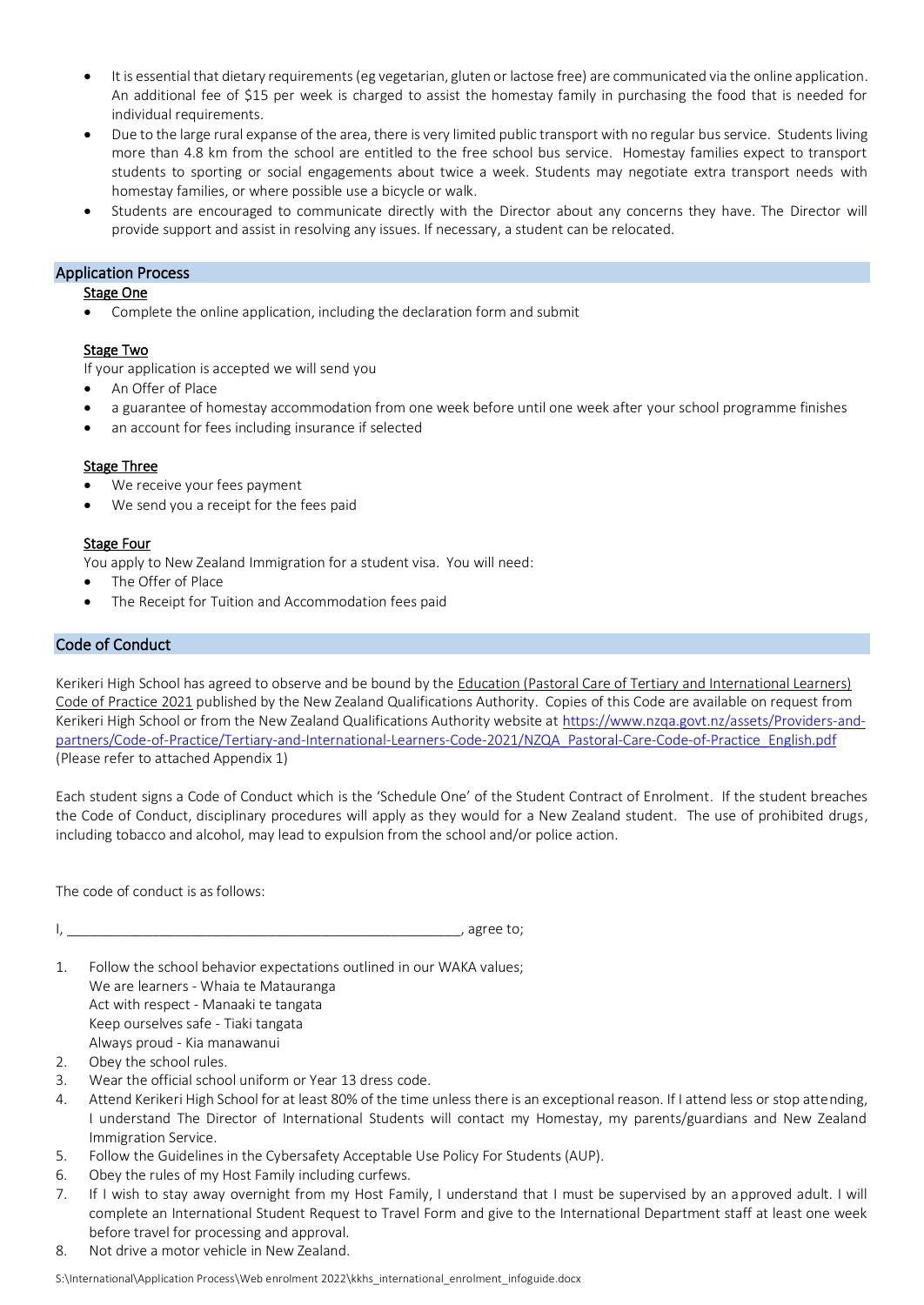- 9. Not hitch-hike because of the danger.
- 10. Obey New Zealand laws including (but not restricted to) alcohol, tobacco and illegal drugs.
- 11. Notify the International Department of any intention to change address.
- 12. Not request any changes to my host family during term breaks or school holidays except in exceptional circumstances.

# International Student Fees 2023 & 2024

### Fees in New Zealand Dollars

|                                                                     | 2023             | 2024             |
|---------------------------------------------------------------------|------------------|------------------|
| Tuition:                                                            |                  |                  |
| 1 Term                                                              | \$4,500          | \$4,500          |
| 2 Terms (1 Semester)                                                | \$8,000          | \$8,500          |
| 3 Terms                                                             | \$12,000         | \$12,500         |
| 4 Terms (1 Year)                                                    | \$15,000         | \$16,000         |
| General Administration Fee                                          | \$1,250          | \$1,250          |
| Homestay per week (*)                                               | \$285            | \$300            |
| Homestay Placement Fee                                              | \$350            | \$350            |
| Special Dietary Requirements (Gluten free, vegetarian etc) per week | \$15             | \$15             |
| Uniform & Stationery (approximately)                                | \$300            | \$300            |
| <b>Optional Academic Plus Programmes:</b>                           |                  |                  |
| Sailing Academy - 1 semester                                        | \$3,000          | \$3,000          |
| Mountain Biking - 1 Term                                            | \$1,250          | \$1,250          |
| Academic Plus Surfing - 1 Term                                      | \$1,250          | \$1,250          |
| Academic Plus Equestrian - 1 Term                                   | \$1,250          | \$1,250          |
| Personal Spending Money ("Pocket Money") - (suggestion per week)    | \$50 to<br>\$100 | \$50 to<br>\$100 |

*\*Homestay charges or refunds of less than seven days will not be charged or refunded*

ODENZ student fees are available on the ODENZ Website

All fees take effect from  $1<sup>st</sup>$  January each year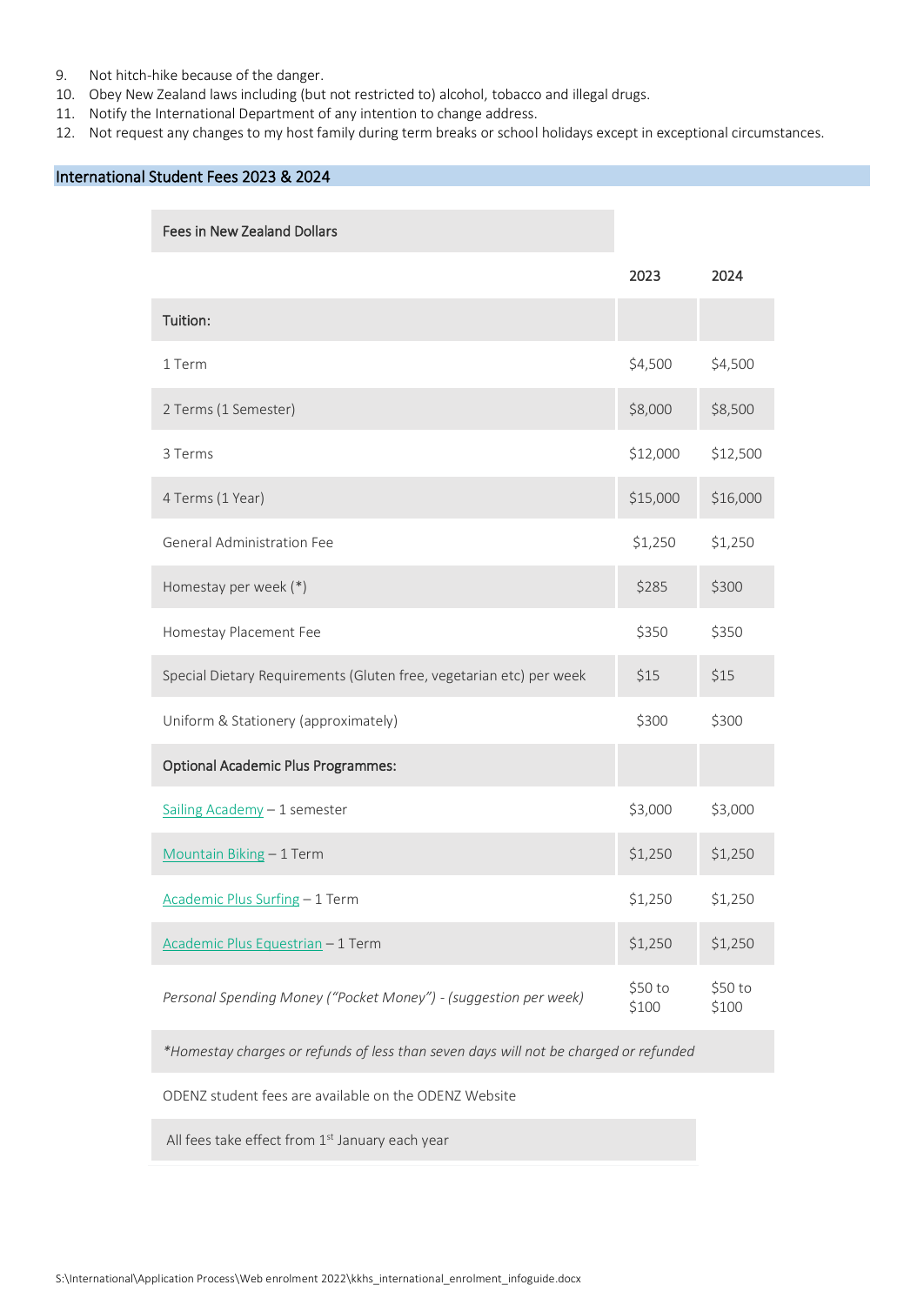# Health and Travel Insurance

*International students must have appropriate and current medical and travel insurance while studying in New Zealand.*

Most international students are not entitled to publicly funded health services while in New Zealand. If you receive medical treatment during your visit, you may be liable for the full costs of that treatment. Full details on entitlements to publicly funded health services are available through the Ministry of Health and can be viewed on their website a[t www.moh.govt.nz](http://www.moh.govt.nz/)

The Accident Compensation Corporation provides accident insurance for all New Zealand citizens, residents and temporary visitors to New Zealand but you may still be liable for all other medical and related costs. Further information can be viewed on the ACC website https://www.acc.co.nz

We can arrange insurance for you with Uni-Care Travel Insurance Service which specializes in insuring international students. It is full insurance and the full insurance policy and wording is on the Uni-Care website<https://www.uni-care.org/Policy/NzStudentPlan> (this site is in many languages).

The Schedule of Benefits is below and outlines the general cover that is provided:

| Cover                                                                                             | <b>Maximum over 12 months</b> |  |
|---------------------------------------------------------------------------------------------------|-------------------------------|--|
| SECTION 1: Medical and Related Expenses (Including Evacuation, Repatriation,<br>and Cancellation) | <b>Unlimited</b>              |  |
| Sub-limits                                                                                        |                               |  |
| <b>Alternative Medical Treatment</b>                                                              | \$500                         |  |
| Optical Cover*                                                                                    | \$300                         |  |
| Treatment of Mental Illness and Counselling                                                       | \$20,000                      |  |
| Sexual Health Consultation                                                                        | \$250                         |  |
| Medical Expenses for temporary return to Country of Origin                                        | \$200,000                     |  |
| Continuing Treatment in Country of Origin                                                         | \$20,000                      |  |
| <b>Loss of Deposits</b>                                                                           | \$100,000                     |  |
| Repatriation due to Mental Illness, Suicide & Drugs/Alcohol                                       | \$10,000                      |  |
| <b>Resumption of Travel</b>                                                                       | \$30,000                      |  |
| Accompanying Relatives (includes cover for Pregnancy, Suicide and Drugs/Alcohol)                  | \$100,000                     |  |
| In Hospital Personal Cash                                                                         | \$10,000 (\$100 per day)      |  |
| <b>Funeral Expenses</b>                                                                           | \$100,000                     |  |
| <b>False Arrest</b>                                                                               | \$10,000                      |  |
| <b>Hijack Cash</b>                                                                                | \$10,000 (\$100 per day)      |  |
| <b>Rental Vehicle Return</b>                                                                      | \$1,000                       |  |
| <b>Travel Delay</b>                                                                               | \$10,000                      |  |
| Search and Rescue                                                                                 | \$10,000                      |  |
| Denial of boarding due to suspicion of contracting Covid-19                                       | \$1,400 (\$200 per day)       |  |
| SECTION 2 LUGGAGE AND PERSONAL EFFECTS                                                            | \$15,000                      |  |
| Sub-limits                                                                                        |                               |  |
| Deprivation of Luggage                                                                            | \$1,000                       |  |
| <b>Replacement Travel Documents</b>                                                               | \$3,000                       |  |
| Unauthorised use of Travel Documents                                                              | \$5,000                       |  |
| Money lost or stolen                                                                              | \$1,000                       |  |
| <b>Fire Damage</b>                                                                                | \$12,000                      |  |
| Maximum Individual Item Value (unless specified and additional premium paid)                      | \$2,500                       |  |
| SECTION 3 MISSED TRANSPORT CONNECTION                                                             | \$25,000                      |  |
| SECTION 4 DEATH OR DISABLEMENT BY INJURY                                                          | \$50,000                      |  |
| Death for under 16 years of age                                                                   | \$10,000                      |  |
| <b>SECTION 5 PERSONAL LIABILITY</b>                                                               | \$2,500,000                   |  |
| <b>SECTION 6 KIDNAP AND RANSOM</b>                                                                | \$250,000                     |  |
| <b>SECTION 7 RENTAL VEHICLE EXCESS</b>                                                            | \$5,000                       |  |

\*only applicable to policies issued for 6 months or longer.

For family policies, the maximum limits available are two times the limit shown in this table (unless something else is provided in the remainder of this Policy or Your Certificate of Insurance) and the limits are shared between all family members on a Policy.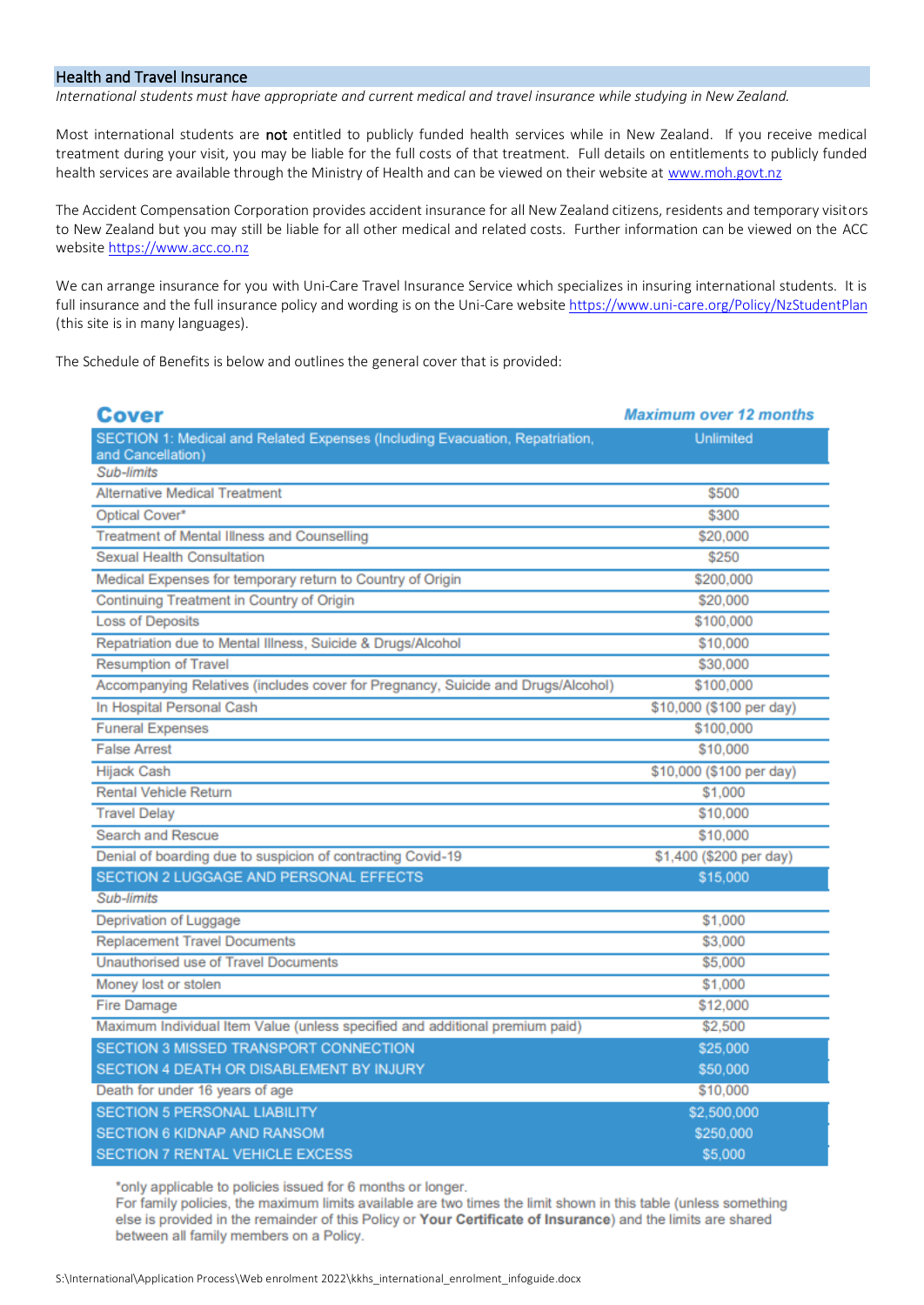# Medical Conditions and Medications

All medical conditions and medications are to be shared with us via the online application and accompanied by a Medical Report. Students may bring prescription medications for specific conditions along with their prescription. If prescription medications arrive without a prescription, the medications will be held by the International Department. If the student needs the medication for a condition but does not have a prescription or medical report, a local doctor will be visited to prescribe what is necessary.

Please note that Homestay parents are given responsibility for medications in their home and will dispense medications as per prescription instructions.

It is advised that students do not bring with them a variety of pharmacy medications. We have all that is needed to purchase in Kerikeri.

### Course Commencement

Students are best to enroll at the beginning of Terms One, Two or Three. We ask that students arrive in Kerikeri no more than one week before the school start date. See below for 2023 dates.

| Term One            | Wednesday 1 February to Thursday 6 April                               |
|---------------------|------------------------------------------------------------------------|
| Term One Holidays   | Friday 7 April to Sunday 23 April                                      |
| Term Two            | Monday 24 April to Friday 30 June                                      |
| Term Two Holidays   | Saturday 1 July to Sunday 16 July                                      |
| Term Three          | Monday 17 July to Friday 22 September                                  |
| Term Three Holidays | Saturday 23 September to Sunday 8 October                              |
| Term Four           | Monday 9 October to Friday 24 November (Year 11-13 students, non NCEA) |
|                     | Monday 9 October to Friday 1 December (Year 11 - 13 students, NCEA)    |
|                     | Monday 9 October to Friday 8 December (Year 7-10 students)             |

# Visa and Arrivals

Full details of visa and permit requirements, advice on rights to employment in New Zealand while studying and reporting requirements are available through the New Zealand Immigration Service and can be viewed on their website at [www.immigration.govt.nz](http://www.immigration.govt.nz/) An application form is available to download.

Kerikeri High School guarantees homestay accommodation up to one week before the programme starts until up to one week after the programme finishes. At the end of this time, the student must return home, staying on requires a Release of Responsibility of Kerikeri High School and handover of care notification to stay on in New Zealand. This is not recommended for students under 18 years of age.

When booking International flights, ensure that you book the domestic connection to/from Bay of Islands airport in Kerikeri at the same time. This will ensure that your International baggage allowance is recognized for domestic flights and avoids excess baggage fees.

It also means that if any stretch of the journey is cancelled then your entire ticket will be re-issued.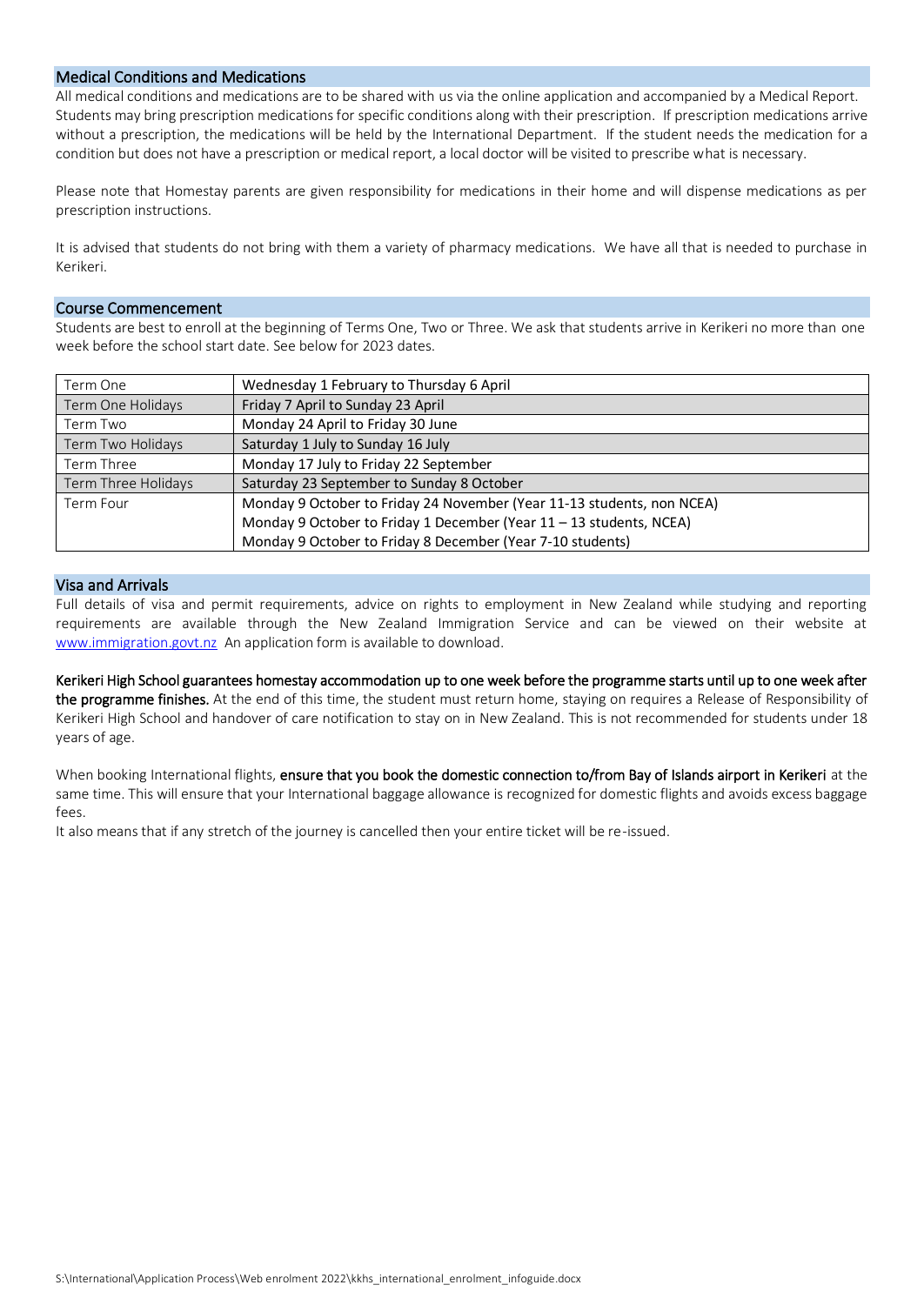# APPENDIX 1: SUMMARY OF EDUCATION (PASTORAL CARE OF TERTIARY AND INTERNATIONAL LEARNERS) CODE OF PRACTICE 2021

### *Introduction:*

When students from other countries come to study in New Zealand, it is important that those students are well informed, safe, and properly cared for.

New Zealand educational providers have an important responsibility for international students' welfare.

This summary provides an overview of the "Education (Pastoral Care of Tertiary and International Learners) Code of Practice 2021" (the Code), and provides a procedure that students can follow if they have concerns about their treatment by a New Zealand educational provider or agent of a provider.

### *What is the Code?*

The Code is a document that provides a framework for service delivery by educational providers and their agents to international students. The Code sets out the minimum standards of advice and care that are expected of educational providers with respect to international students. The Code applies to pastoral care and provision of information only, and not to academic standards.

### *Who does the Code apply to?*

The Code applies to all education providers in New Zealand with international students enrolled. The Code is mandatory to these providers and must be signed by them.

# *What is an "international student"?*

An "international student" is a foreign student studying in New Zealand.

### *How can I get a copy of the Code?*

You can request a copy of the Code from your New Zealand education provider. The Code is also available online from [https://www.nzqa.govt.nz/assets/Providers-and-partners/Code-of-Practice/Tertiary-and-International-Learners-Code-](https://www.nzqa.govt.nz/assets/Providers-and-partners/Code-of-Practice/Tertiary-and-International-Learners-Code-2021/NZQA_Pastoral-Care-Code-of-Practice_English.pdf)[2021/NZQA\\_Pastoral-Care-Code-of-Practice\\_English.pdf](https://www.nzqa.govt.nz/assets/Providers-and-partners/Code-of-Practice/Tertiary-and-International-Learners-Code-2021/NZQA_Pastoral-Care-Code-of-Practice_English.pdf)

### *How do I know if an education provider has signed the Code?*

The New Zealand Ministry of Education maintains a register of all signatories to the Code. This is available online from [https://www.nzqa.govt.nz/providers-partners/education-code-of-practice/signatories-to-the-code-of-practice](https://www.nzqa.govt.nz/providers-partners/education-code-of-practice/signatories-to-the-code-of-practice/) If the education provider that you are seeking to enrol with is not a signatory to the Code, you will not be granted a permit from the New Zealand Immigration Service and you will not be able to study at that institution.

#### *What do I do if something goes wrong?*

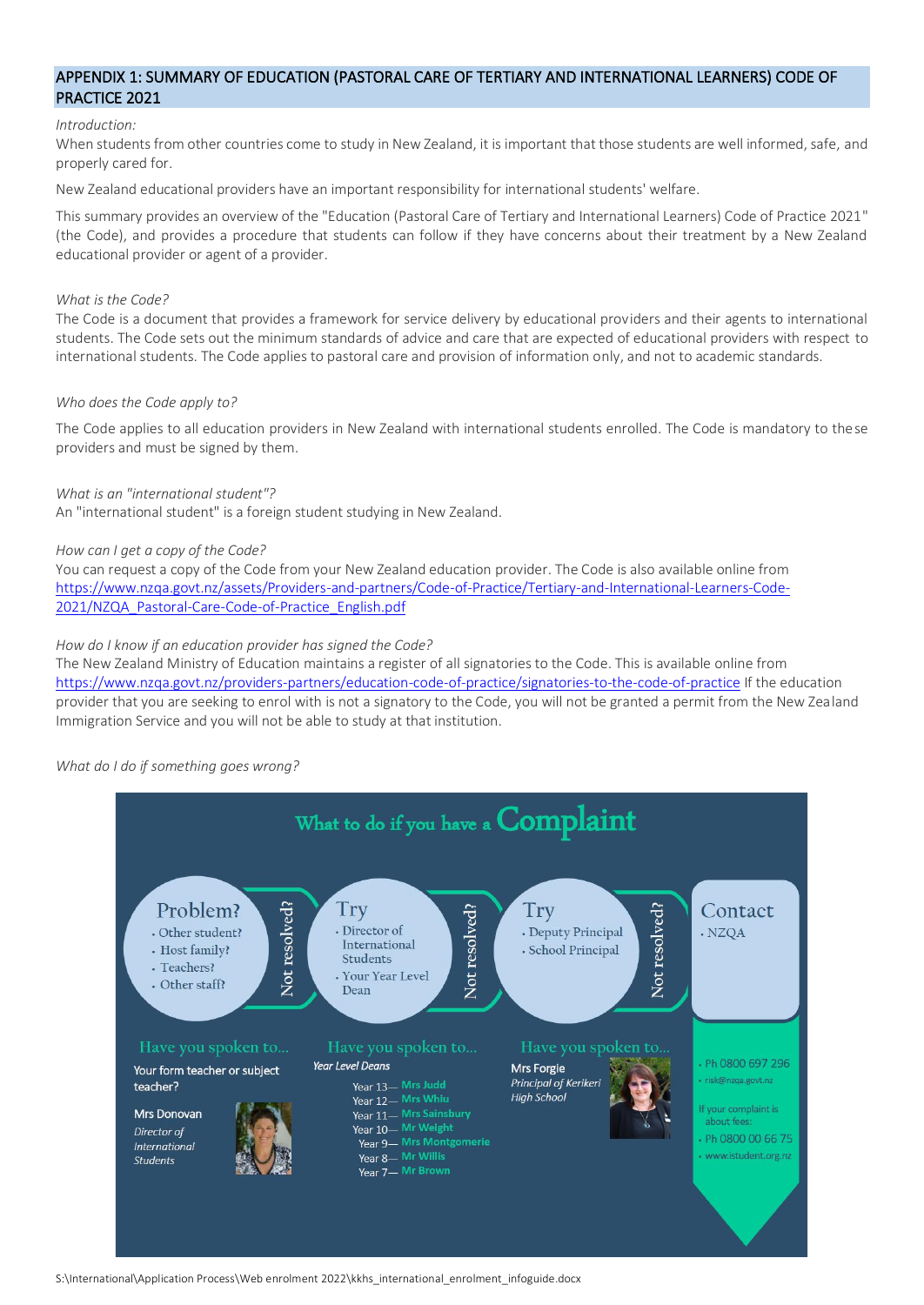# APPENDIX 2: PROCEDURE FOR INTERNATIONAL STUDENT GRIEVANCES

1. In the event of a dispute concerning an international student, the following procedure will be followed.

### Homestay:

If the student's complaint concerns the homestay, the complaint will be lodged with the Director of International Students. If the dispute cannot be resolved, the complaint will be made in writing to the Principal. If there is still no resolution, the complaint will be made in writing to the Board of Trustees.

# Staff:

If the student's complaint concerns a member of staff, the complaint will go to the Director of International Students, who will act as an advocate for the student when the complaint goes, in writing, to the Principal. If the dispute is with the Director of International Students, the Guidance Counsellor will act as the student's advocate. If there is no resolution, the complaint will go in writing to the Board of Trustees.

# Student:

If the student's complaint concerns another student, the complaint will go to the Director of International Students who will try to resolve the dispute. The Director of International Students may involve the other student, the class teacher, and the Dean. If a resolution is not found, the written complaint will be forwarded to the Principal.

# Education (Pastoral Care of Tertiary and International Learners) Code of Practice 2021:

If the student's complaint concerns a breach of the Education (Pastoral Care of Tertiary and International Learners) Code of Practice 2021, the Director of International Student acts as an advocate for the student who submits the grievance in writing to Senior Management. If there is no resolution, the complaint will go in writing to the Principal and if there is still no resolution, to the Board of Trustees.

# Code of Conduct:

If the student's complaint concerns the Code of Conduct, the student meets with the Director of International Students. If there is no resolution, the dispute is taken, in writing, to the Principal and if there is still no resolution, to the Board of Trustees.

2. If the dispute is not resolved internally, the student may make a complaint to iStudent Complaints: <https://www.istudent.org.nz/making-a-complaint>

*To summarise;* the Code sets standards for education providers to ensure that:

- high professional standards are maintained
- the recruitment of international students is undertaken in an ethical and responsible manner
- information supplied to international students is comprehensive, accurate, and up-to-date
- students are provided with information prior to entering into any commitments
- contractual dealings with international students are conducted in an ethical and responsible manner
- the particular needs of international students are recognized
- international students are in safe accommodation
- all providers have fair and equitable internal procedures for the resolution of international student grievances.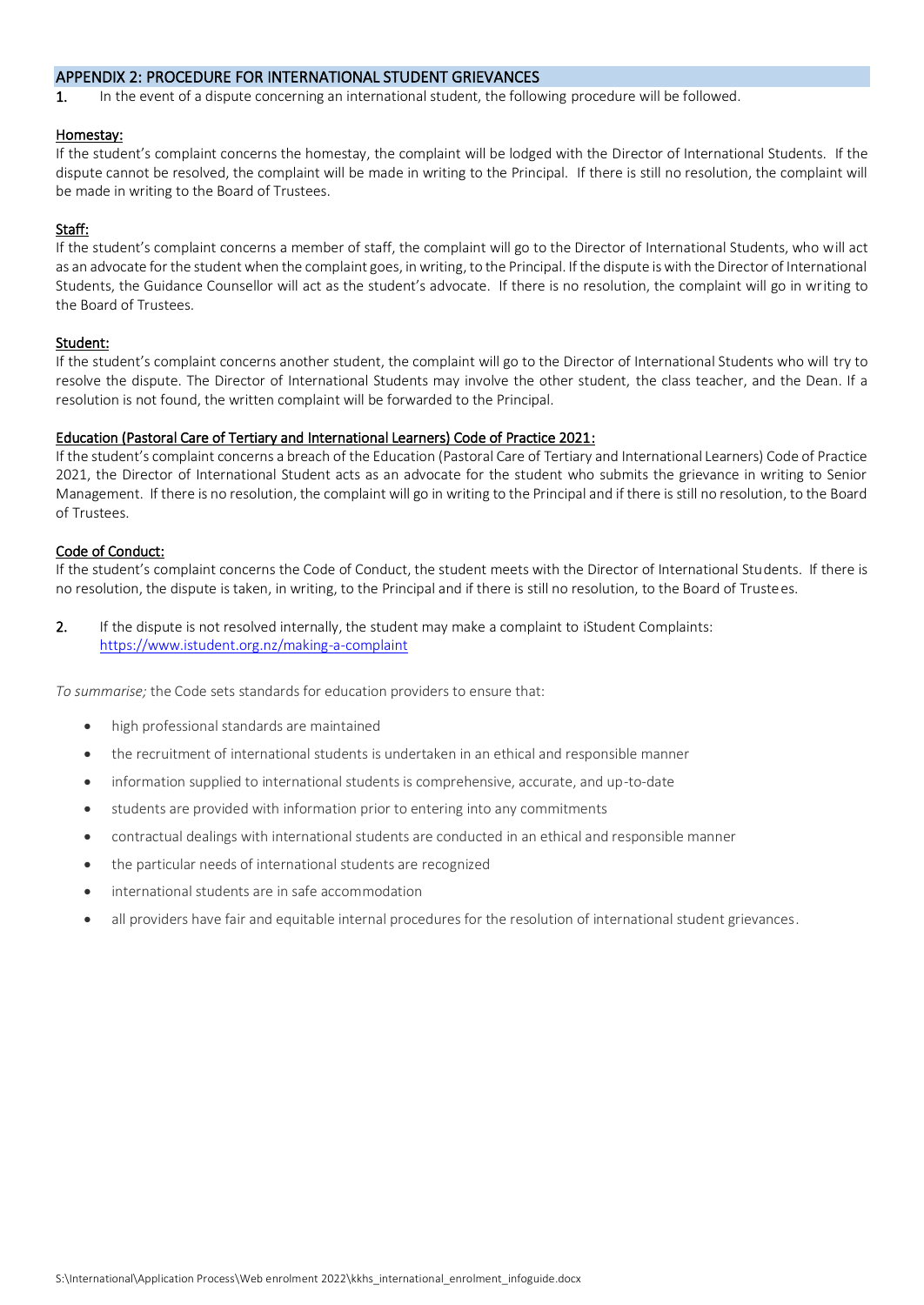# APPENDIX 3: REFUND POLICY

# Requests for a refund of international student fees

- 1. The school will consider all requests for a refund of international student fees. Requests should be made in writing to the school as soon as possible after the circumstances leading to a request. All refunds will be settled under the terms of this policy unless otherwise agreed by the school.
- 2. A request for a refund should provide the following information to the school:
	- a. The name of the student
	- b. The circumstances of the request
	- c. The amount of refund requested
	- d. The name of the person requesting the refund
	- e. The name of the person who paid the fees

The bank account details to receive any eligible refund, including bank address and swift code where relevant

Any relevant supporting documentation such as receipts or invoices

#### Non-Refundable Fees

- 3. The school is unable to refund some fees. The following fees relate to expenses that the school may have paid or will incur as a result of receiving an application for enrolment and cannot be refunded:
	- a. Administration Fee: Administration fees meet the cost of processing an international student application. Administration fees exists whether an application is accepted or not or whether a student remains enrolled after an application is accepted.
	- b. Insurance: Once insurance is purchased, the school is unable to refund insurance premiums paid on behalf of a student. Students and families may apply directly to an insurance company for a refund of premiums paid.
	- c. Homestay Placement Fee: Homestay placement fees meet the cost of processing a request for homestay accommodation by the student. Costs incurred for arranging homestay accommodation for international students before the refund request cannot be refunded.
	- d. Used Homestay Fees: Homestay fees paid for time the student has already spent in a homestay cannot be refunded. Used homestay fees may also include a notice period of two weeks.
	- e. Portion of Unused Tuition Fees: The school may retain a portion of unused tuition fees. Amounts retained will relate to costs that have been incurred or committed by the school and may vary.

#### Requests for a refund for failure to obtain a study visa

4. If an international student fails to obtain an appropriate visa, a refund of international student tuition fees will be provided less any administration fee that has been paid. Evidence must be provided to the school of Immigration New Zealand declining to grant a visa.

### Requests for a refund for enrolment of one term or less:

- a. Where a student is enrolled for one term or less and withdraws early, either before or after the start date of enrolment, other than where they have failed to obtain an appropriate visa and have provided evidence of this, there will be no refund of tuition fees or other relevant non-refundable fees.
- b. Where the school terminates the enrolment of a student enrolled for one term or less, there will be no refund of tuition fees, or other relevant non-refundable fees.

#### Requests for a refund for voluntary withdrawal (Enrolments of more than one term):

5. If an international student voluntarily withdraws, whether before or after the start date of their enrolment, other than where they have failed to obtain an appropriate visa and have provided evidence of this, a refund will be provided less a minimum of ten weeks tuition fees and other any relevant non-refundable fees as outlined in this policy. The minimum ten